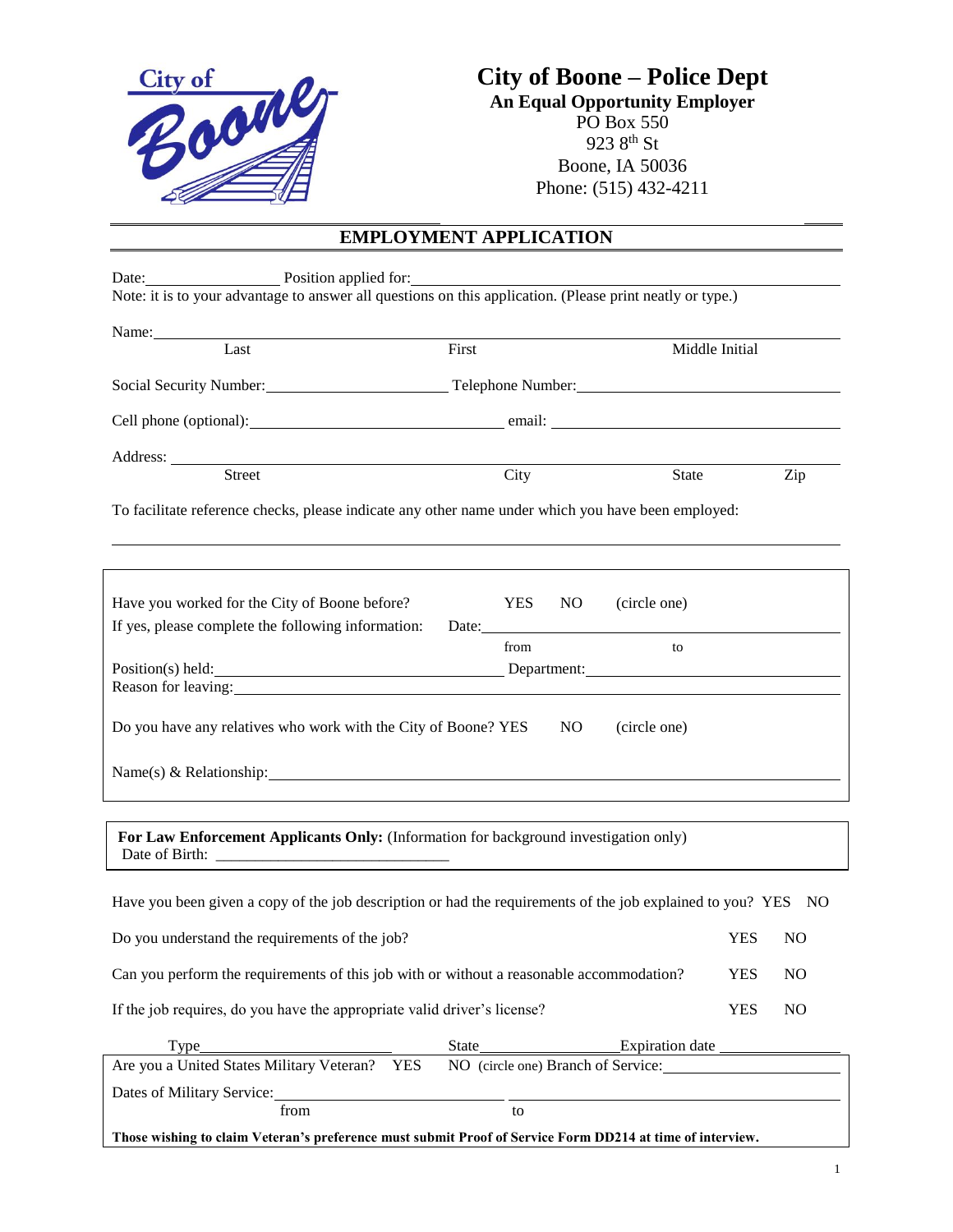| <b>EDUCATION</b>                                                                                                                                                                                |                 |                                        |                              |  |
|-------------------------------------------------------------------------------------------------------------------------------------------------------------------------------------------------|-----------------|----------------------------------------|------------------------------|--|
| Circle highest grade completed: 6 7 8 9 10 11 12 GED                                                                                                                                            |                 | College: $1 \t2 \t3 \t4 \t5 \t6 \t7 +$ |                              |  |
| Institution                                                                                                                                                                                     | Course of Study |                                        | Degree Attained              |  |
| <b>High School</b>                                                                                                                                                                              |                 |                                        | Diploma/GED                  |  |
| Location of School                                                                                                                                                                              |                 |                                        |                              |  |
| College Attended                                                                                                                                                                                |                 |                                        |                              |  |
| <b>Location of College</b>                                                                                                                                                                      |                 |                                        |                              |  |
| College Attended                                                                                                                                                                                |                 |                                        |                              |  |
| <b>Location of College</b>                                                                                                                                                                      |                 |                                        |                              |  |
| List any additional training – work shops, volunteer work, etc., you have received that makes you more qualified for<br>this position.                                                          |                 |                                        |                              |  |
|                                                                                                                                                                                                 |                 |                                        |                              |  |
| Which of the required skills in the job announcement do you possess?                                                                                                                            |                 |                                        |                              |  |
|                                                                                                                                                                                                 |                 |                                        |                              |  |
| What equipment can you operate?                                                                                                                                                                 |                 |                                        |                              |  |
|                                                                                                                                                                                                 |                 |                                        |                              |  |
| Do you have any other experience or qualifications not already listed that relate to the job applied for?                                                                                       |                 |                                        |                              |  |
|                                                                                                                                                                                                 |                 |                                        |                              |  |
|                                                                                                                                                                                                 |                 |                                        |                              |  |
| Have you ever been convicted of a felony? (For the purpose of this question "convicted" includes found guilty,<br>plead guilty, plead no contest or been given a deferred sentence or judgment) |                 |                                        | <b>YES</b><br>N <sub>O</sub> |  |
| If Yes please explain, please include the facts of your case, the felony you were convicted for and how long ago.                                                                               |                 |                                        |                              |  |
|                                                                                                                                                                                                 |                 |                                        |                              |  |
| (Note: A conviction will not automatically disqualify an applicant for a job. The type and seriousness of the crime                                                                             |                 |                                        |                              |  |

(Note: A conviction will not automatically disqualify an applicant for a job. The type and seriousness of the crime, the frequency of violations, the date of convictions, and the applicant's entire work and educational history will all be considered.)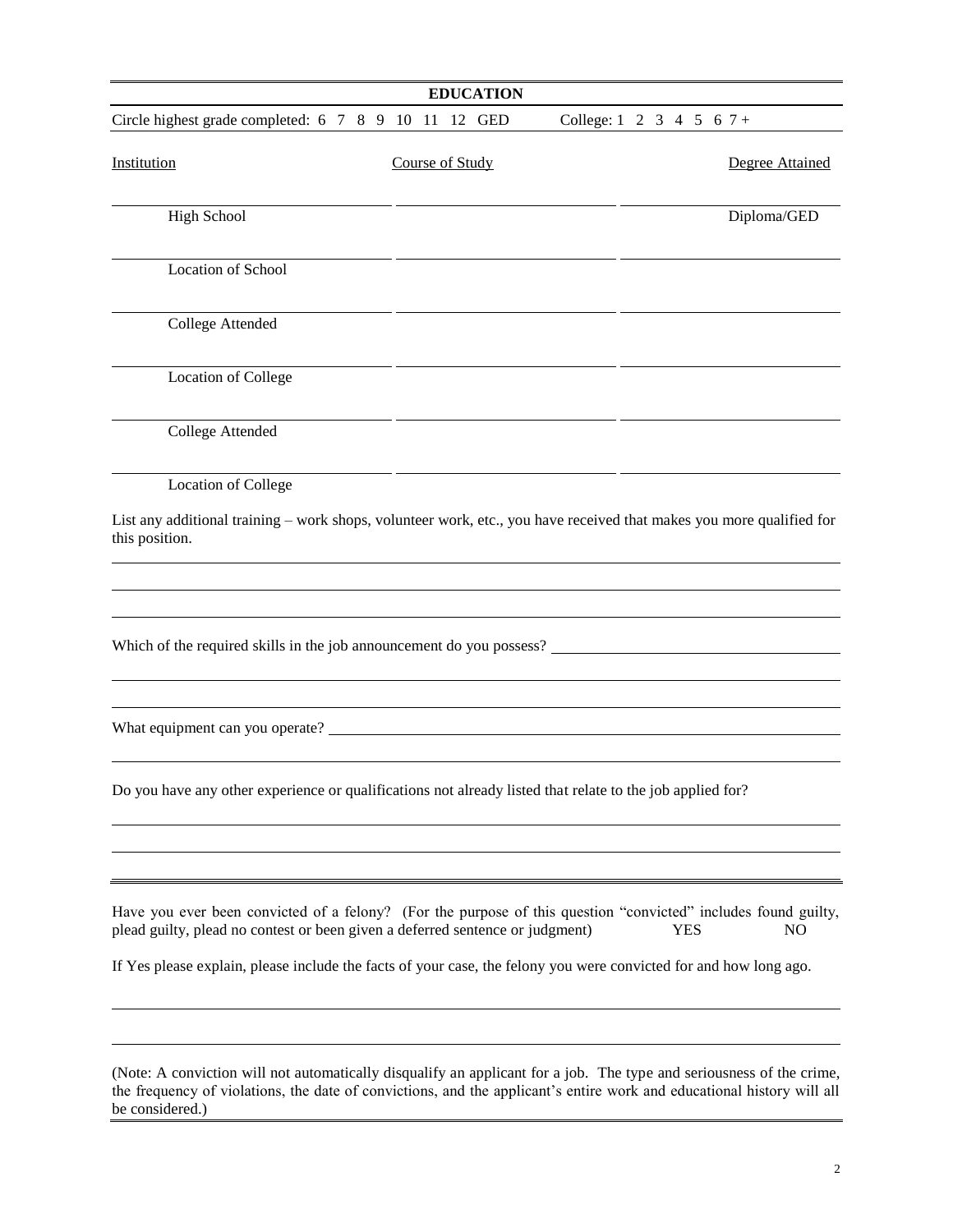#### **EMPLOYMENT HISTORY**

| Start with your present or last job and include at least your last five years of work records. Please fill out this section<br>carefully and completely, as you are only given credit for jobs you list and the dates you include. Please attach an<br>additional sheet if you need more space. Include military experience and describe any major duty assignments.<br>Include periods of self-employment. Give details of supervisory positions you may have had. |  |            |                   |  |
|---------------------------------------------------------------------------------------------------------------------------------------------------------------------------------------------------------------------------------------------------------------------------------------------------------------------------------------------------------------------------------------------------------------------------------------------------------------------|--|------------|-------------------|--|
| If you are currently employed, may we contact your present employer?                                                                                                                                                                                                                                                                                                                                                                                                |  | <b>YES</b> | NO (circle one)   |  |
| Employed by:                                                                                                                                                                                                                                                                                                                                                                                                                                                        |  |            | Telephone Number: |  |
|                                                                                                                                                                                                                                                                                                                                                                                                                                                                     |  |            |                   |  |
| Job Title: <u>Duties:</u> Duties: <u>Duties:</u> Duties:                                                                                                                                                                                                                                                                                                                                                                                                            |  |            |                   |  |
| Employed from: (mo/year) To: (mo/year) To: (mo/year)                                                                                                                                                                                                                                                                                                                                                                                                                |  |            |                   |  |
| Starting Salary: Final Salary: Final Salary: Hours per week:                                                                                                                                                                                                                                                                                                                                                                                                        |  |            |                   |  |
| Reason for leaving: 1999. The contract of the contract of the contract of the contract of the contract of the contract of the contract of the contract of the contract of the contract of the contract of the contract of the                                                                                                                                                                                                                                       |  |            |                   |  |
|                                                                                                                                                                                                                                                                                                                                                                                                                                                                     |  |            |                   |  |
|                                                                                                                                                                                                                                                                                                                                                                                                                                                                     |  |            |                   |  |
|                                                                                                                                                                                                                                                                                                                                                                                                                                                                     |  |            |                   |  |
| Employed from: (mo/year) To: (mo/year) To: (mo/year)                                                                                                                                                                                                                                                                                                                                                                                                                |  |            |                   |  |
| Starting Salary: Final Salary: Final Salary: Hours per week: Manus Contains Salary:                                                                                                                                                                                                                                                                                                                                                                                 |  |            |                   |  |
| Reason for leaving: 1999. The same state of the state of the state of the state of the state of the state of the state of the state of the state of the state of the state of the state of the state of the state of the state                                                                                                                                                                                                                                      |  |            |                   |  |
|                                                                                                                                                                                                                                                                                                                                                                                                                                                                     |  |            |                   |  |
| Address: Supervisor's Name: Supervisor's Name: Supervisor's Name: Supervisor's Name:                                                                                                                                                                                                                                                                                                                                                                                |  |            |                   |  |
|                                                                                                                                                                                                                                                                                                                                                                                                                                                                     |  |            |                   |  |
| Employed from: (mo/year) To: (mo/year) To: (mo/year)                                                                                                                                                                                                                                                                                                                                                                                                                |  |            |                   |  |
| Starting Salary: Final Salary: Final Salary: Hours per week:                                                                                                                                                                                                                                                                                                                                                                                                        |  |            |                   |  |
| Reason for leaving: example and the set of the set of the set of the set of the set of the set of the set of the set of the set of the set of the set of the set of the set of the set of the set of the set of the set of the                                                                                                                                                                                                                                      |  |            |                   |  |
| Employed by:                                                                                                                                                                                                                                                                                                                                                                                                                                                        |  |            |                   |  |
|                                                                                                                                                                                                                                                                                                                                                                                                                                                                     |  |            |                   |  |
| Job Title: <u>Duties:</u> Duties:                                                                                                                                                                                                                                                                                                                                                                                                                                   |  |            |                   |  |
| Employed from: (mo/year) To: (mo/year)                                                                                                                                                                                                                                                                                                                                                                                                                              |  |            |                   |  |
| Starting Salary: Final Salary: Final Salary: Final Salary: Final Salary: Final Salary:                                                                                                                                                                                                                                                                                                                                                                              |  |            |                   |  |
| Reason for leaving:                                                                                                                                                                                                                                                                                                                                                                                                                                                 |  |            |                   |  |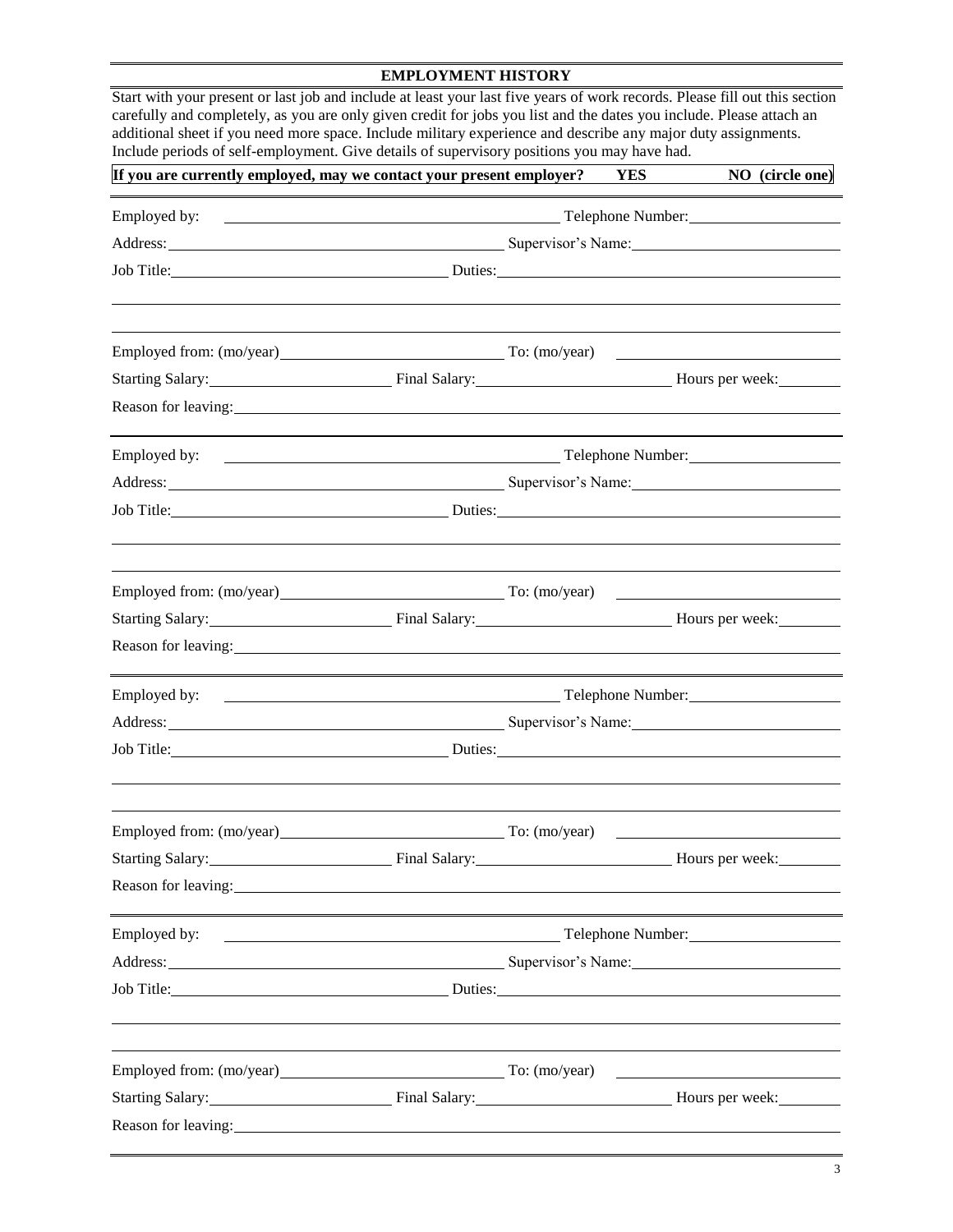| Employed by:                                                                                                                                                                                                                   |                                                                                                                                                                                                                                | <b>Example 2018</b> Telephone Number:                                                  |
|--------------------------------------------------------------------------------------------------------------------------------------------------------------------------------------------------------------------------------|--------------------------------------------------------------------------------------------------------------------------------------------------------------------------------------------------------------------------------|----------------------------------------------------------------------------------------|
|                                                                                                                                                                                                                                |                                                                                                                                                                                                                                | Address: Supervisor's Name:                                                            |
|                                                                                                                                                                                                                                |                                                                                                                                                                                                                                | Job Title: Duties: Duties: Duties:                                                     |
|                                                                                                                                                                                                                                |                                                                                                                                                                                                                                |                                                                                        |
|                                                                                                                                                                                                                                |                                                                                                                                                                                                                                | Starting Salary: Final Salary: Final Salary: Final Salary: Final Salary: Final Salary: |
| Reason for leaving: example and the state of the state of the state of the state of the state of the state of the state of the state of the state of the state of the state of the state of the state of the state of the stat |                                                                                                                                                                                                                                |                                                                                        |
|                                                                                                                                                                                                                                |                                                                                                                                                                                                                                |                                                                                        |
|                                                                                                                                                                                                                                |                                                                                                                                                                                                                                | Address: Supervisor's Name: Supervisor's Name:                                         |
|                                                                                                                                                                                                                                |                                                                                                                                                                                                                                | Job Title: Duties: Duties:                                                             |
| Employed from: (mo/year) To: (mo/year)                                                                                                                                                                                         |                                                                                                                                                                                                                                |                                                                                        |
|                                                                                                                                                                                                                                |                                                                                                                                                                                                                                | Starting Salary: Final Salary: Final Salary: Final Salary: Final Salary: Final Salary: |
| Reason for leaving:                                                                                                                                                                                                            |                                                                                                                                                                                                                                |                                                                                        |
| Employed by:                                                                                                                                                                                                                   |                                                                                                                                                                                                                                | <b>Example 2018</b> Telephone Number:                                                  |
|                                                                                                                                                                                                                                |                                                                                                                                                                                                                                |                                                                                        |
|                                                                                                                                                                                                                                |                                                                                                                                                                                                                                | Job Title: <u>Duries:</u> Duries: <u>Duries:</u> Duries:                               |
|                                                                                                                                                                                                                                |                                                                                                                                                                                                                                | Employed from: (mo/year) To: (mo/year) To: (mo/year)                                   |
|                                                                                                                                                                                                                                |                                                                                                                                                                                                                                | Starting Salary: Final Salary: Final Salary: Hours per week: Manus 2014                |
|                                                                                                                                                                                                                                | Reason for leaving: 1999. The same state of the state of the state of the state of the state of the state of the state of the state of the state of the state of the state of the state of the state of the state of the state |                                                                                        |

### **NOTE: All applicants will be required to pass a pre-employment drug and alcohol screen and physical evaluation after being offered a position and beginning as an employee of the City of Boone.**

I attest that all statements on this application are true and correct. I understand that intentionally false statements made on this application will eliminate me from further consideration for employment or will be grounds for dismissal. I authorize the City of Boone and my previous employers (with the exception of

) to conduct or participate in an investigation of my personal background, work history and police record as may be necessary to verify the information provided in my employment application and to determine my fitness to hold the position for which I have applied.